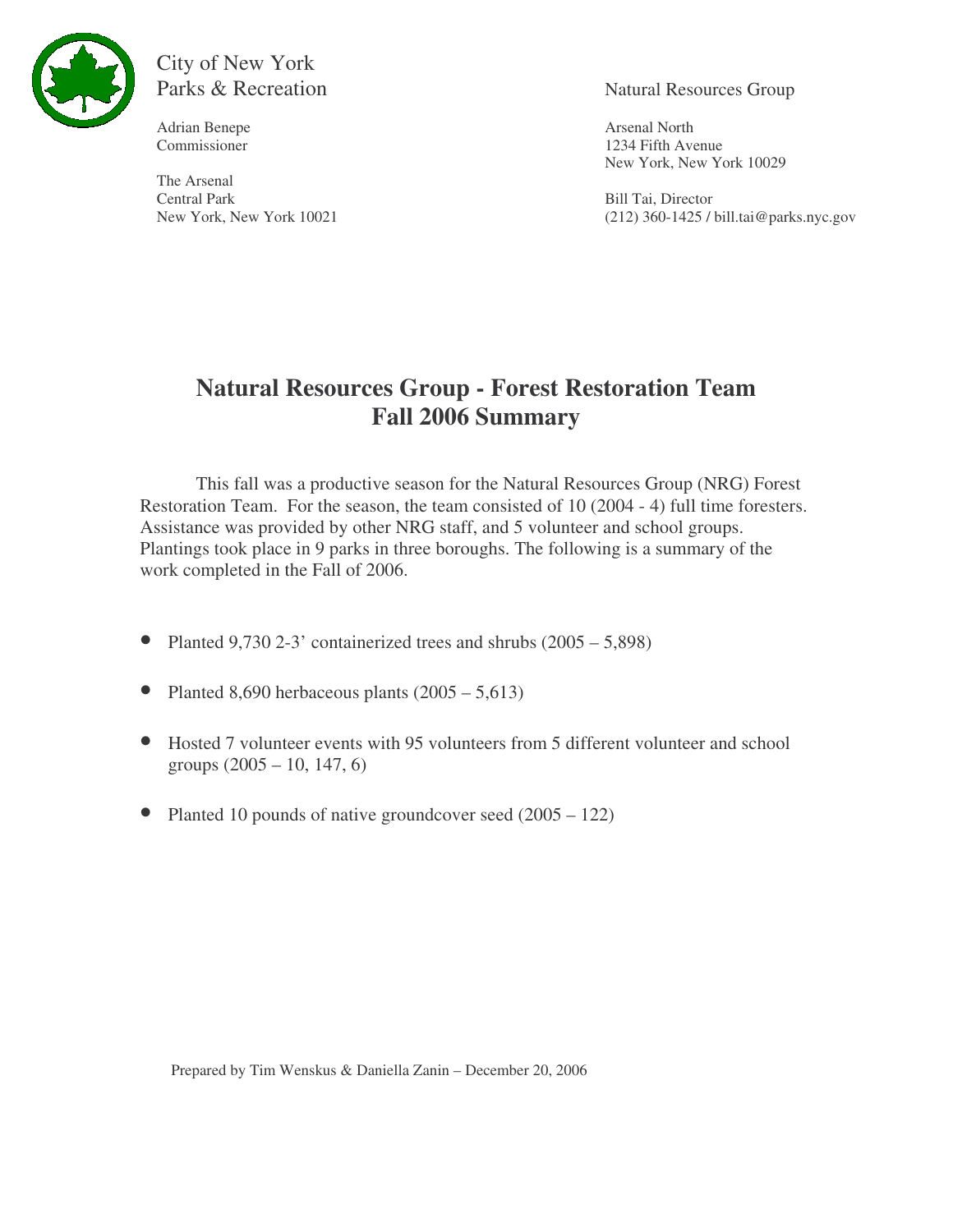

City of New York

Adrian Benepe **Arsenal North** 

The Arsenal Central Park Bill Tai, Director<br>
New York 10021 (212) 360-1425 / 1

Parks & Recreation Natural Resources Group

Commissioner 1234 Fifth Avenue New York, New York 10029

 $(212)$  360-1425 / bill.tai@parks.nyc.gov

## **Natural Resources Group Forest Restoration Team Planting Report Fall 2006**

### **I. Tree Plantings**

During the Fall 2006 planting season, the Natural Resources Group (NRG) Forest Restoration Team planted a total of 9,730 trees and shrubs. These plantings, containing 34 species, took place throughout 8 different parks in three boroughs. The majority were 2-3 foot containerized plants.

#### **A. Containerized Plantings by Park**

Fort Washington – Manhattan 1556 containerized trees and shrubs Riverdale Park – Bronx 1501 containerized trees and shrubs Van Cortlandt Park – Bronx 900 containerized trees and shrubs University Heights Woods – Bronx 290 containerized trees and shrub

- Bronx River Bronx 3435 containerized trees and shrubs
	-
	-
- Alley Pond Park Queens 1040 containerized trees and shrubs
	-
- Inwood Hill Park Manhattan 810 containerized trees and shrubs
	-
- Railroad Woods Queens 198 containerized trees and shrubs

# **TOTAL 9,730 Trees and Shrubs**

#### **B. Containerized Plantings by Species**

- 2722 Northern red oak (*Quercus rubra*)
- 1910 Arrowwood viburnum (*Viburnum dentatum*)
- 1507 Silky dogwood (*Cornus amomum*)
- 483 Black birch (*Betula lenta*)
- 390 Chestnut oak (*Quercus prinus*)
- 316 Silver maple (*Acer saccharinum*)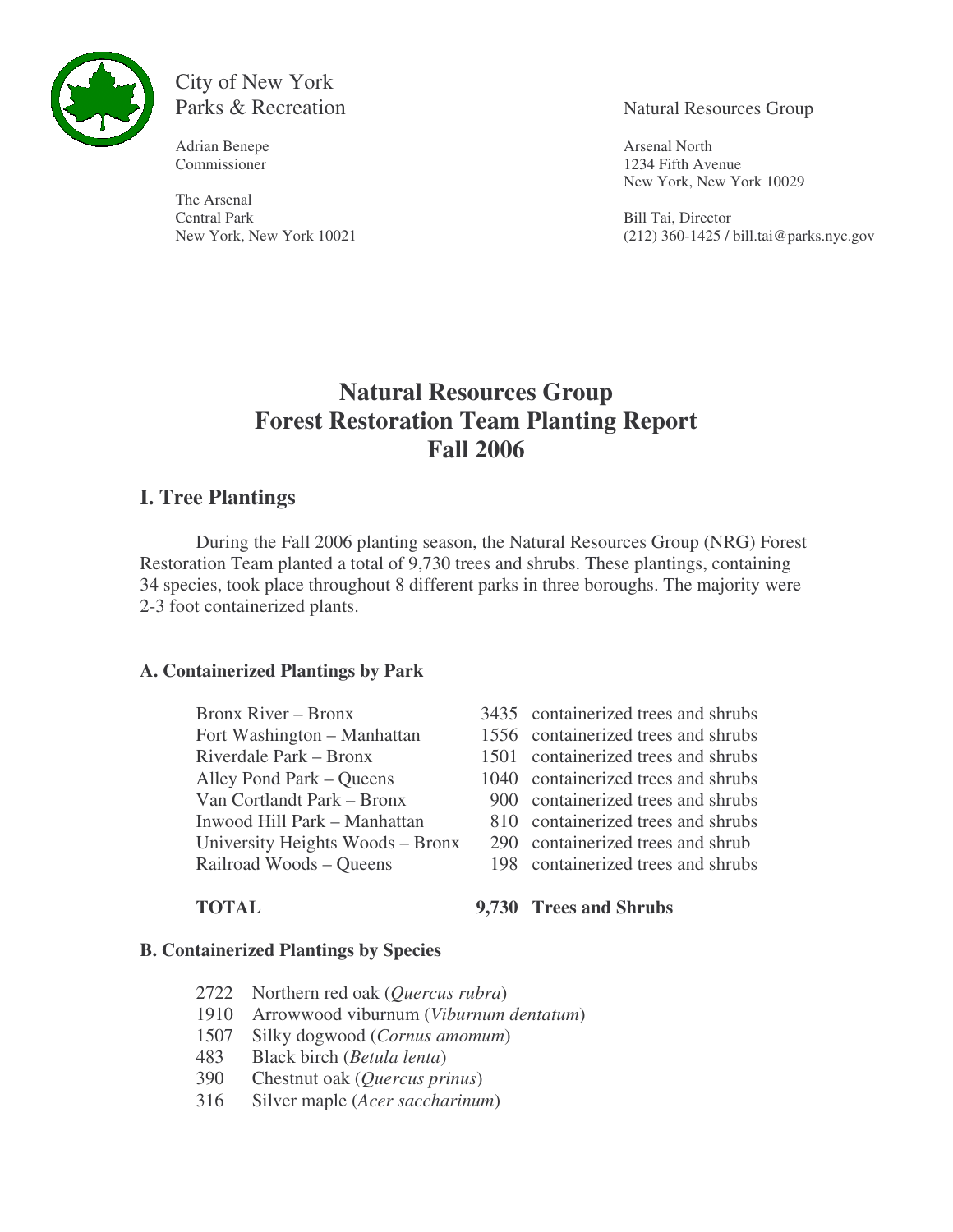- Chokeberry (*Aronia arbutifolia*)
- Spicebush (*Lindera benzoin*)
- Winterberry (*Ilex verticillata)*
- Tulip poplar (*Liriodendron tulipifera*)
- Elderberry (*Sambucus canadensis*)
- Green ash (*Fraxinus pensylvanica*)
- Pussywillow (*Salix discolor*)
- Swamp white oak (*Quercus bicolor*)
- Red maple (*Acer rubrum*)
- Pin oak (*Quercus palustris*)
- Black oak (*Quercus velutina*)
- White ash (*Fraxinus americana)*
- Sweetgum (*Liquidamber styraciflua*)
- Hackberry (*Celtis occidentalis*)
- Hophornbeam (*Ostrya virginiana*)
- Maple-leafed viburnum (*Viburnum acerfolium*)
- Black gum (*Nyssa sylvatica*)
- Red-osier dogwood (*Cornus sericea*)
- Upland low blueberry (*Vaccinium palladium*)
- Scarlet oak (*Quercus coccinea*)
- Gray birch (*Betula populifolia*)
- American hornbeam (*Carpinus caroliniana*)
- Bitternut hickory (*Carya cordiformis*)
- Blackberry (*Rubus allegheniensis*)
- Black raspberry (*Rubus occidentalis*)
- Eastern white pine (*Pinus strobus*)
- American elm (*Ulmus americana*)
- Black chokeberry (*Aronia melanocarpa*)

**TOTAL 9,730 Containerized Trees and Shrubs**